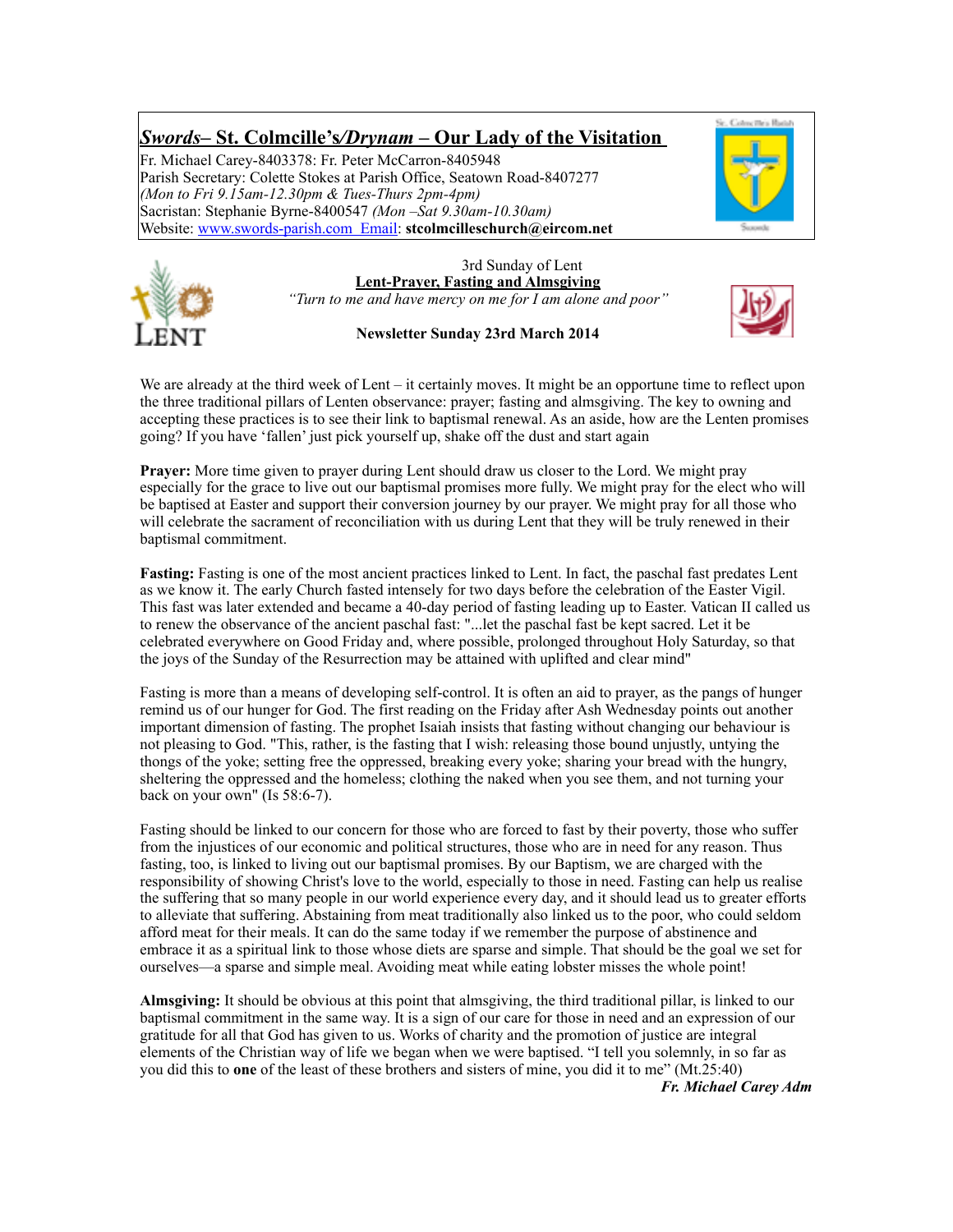# **Mass Intentions for this coming week: St Colmcille's:**

**Mon** 10.00am Bartle Savage Flynn & Des Burrows **Tues** 8.00 Thomas & Esther Larkin **Sun 8.30am** Vera Barker **Tues** 10.00am Eugene Lawlor/Walsh & **Sun 10.00am** Mary O'Connor James Hickey **Sun 11.30am** Jennie & Donie Stapleton **Wed** 8.00am Michael & Mary Savage Jean Stapleton MM Wed 10.00am Cecilia Daly<br>Thurs 8.00am Seamus Byrne **Thurs** 10.00am Anna, Bridget & Gretta Savage **Fri** 8.00am Kathleen Byrne **Fri** 10.00am Mary Hunter **Sat** 10.00am Mass of Thanksgiving

**Sat 6.30pm** Catherine O'Gorman, Elizabeth

**Sun 7.30 Bernadette & Jim McConville** 

*The Visitation of the BVM*

#### **Church of the Visitation Drynam**

Today we are very happy to welcome Bishop Raymond Field to Drynam to say 12:00 Mass. There will be time for a cup of tea afterwards and all are welcome.

#### **Third Sunday of Lent**

Today we are greatly helped by the wonderful Gospel of the Woman at the Well. On the third attempt, Jesus finally gets through to her but after that there is no stopping her. She represents us: what do I thirst for? What is the most important thing in my life? Where do I now find God? By relentless challenge and resolute honesty, we too can be led to that encounter with Jesus, which changes everything, "giving life a new horizon and a decisive direction". May we come to believe because we have heard him ourselves and we know that he really is the saviour of the world.

**Prayer -** In the midst of the ordinary things, loving God, you call us to the deeper realities: your thirst for us and our thirst for you. Never let us be satisfied, until we come to the springs of living water, welling up for eternal life

#### **Tuesday 25th March - The Annunciation of he Lord**

'Giving her consent to God's word, Mary becomes the mother of Jesus. Espousing the divine will for salvation wholeheartedly, without a single sin to restrain her, she gave herself entirely to the person and to the work of her Son: she did so in order to serve the mystery of redemption with him and dependent on him, by God's grace**'**

#### **ADMINISTRATOR'S COLUMN**

 *Antiphon - "The water I shall give will become a spring welling up to eternal life."*  **Confession** 

When we examine our conscience prior to going to Confession, we usually ask ourselves, 'What sins have I committed?' We rarely look at our sins of omission, which may well be our worst

sins. We may think we are good simply because we don't do anyone any harm, But what about the good we fail to do?

From a Christian point of view, there is only one real failure in life – the failure to love. If one's love is active, failure to reach perfection in other areas of one's life will be forgiven. But there is no substitute for active love.

#### **Holiday**





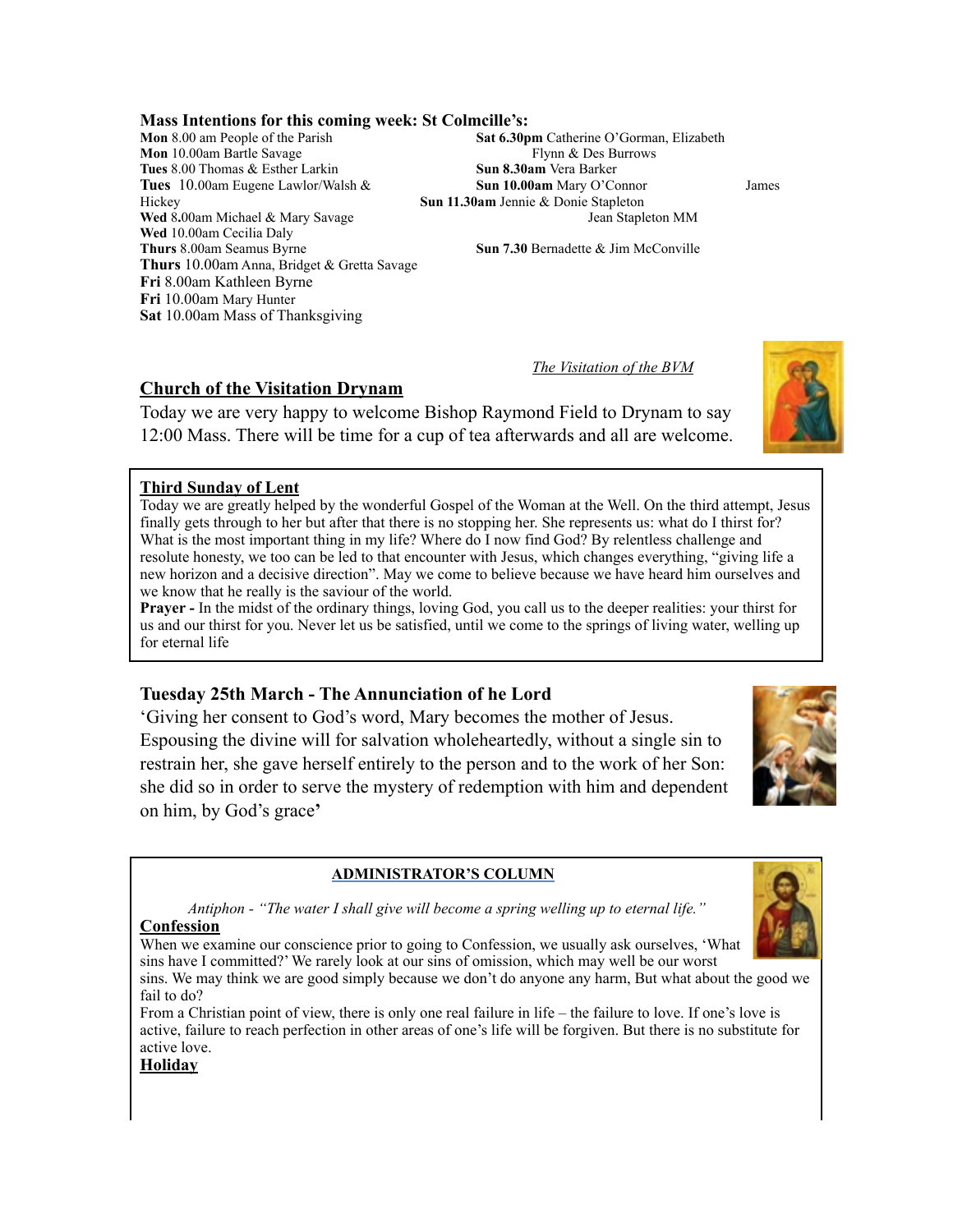There are still a number of places available for our Parish Holiday. As I said it's a lovely and safe way of travelling for anyone who hasn't holidayed anywhere in a while and we are going to a lovely part of Italy. The hotel has a swimming pool and a private beach. See box in newsletter

#### **DO THIS IN MEMORY**

I welcome the boys and girls and their families to the 6.30pm Vigil Mass and the 10.00am Sunday Mass as part of their Parish based preparation programme for the Sacrament of First Eucharist. I would also like to thank the parents who are part of the organising committee who met during the week to prepare these Masses.

#### **A Remembrance Mass**

Last week Bishop Raymond Field presided at a Mass in St. Colmcille's Church for the late Ms. Olivia Clinton, teacher of St. Colmcille's BNS who died tragically in January. It was a prayerful occasion which I hope brought comfort to her parents and family who were at the Mass. I thank Mr. Jim Bennett and the teachers for the beautiful Liturgy and I thank Fr. Peter McCarron the BNS school chaplain. I also thank the parishioners who attended to show their solidarity with the Clinton family. A special thank you to the boys choir who sang magnificently during the Mass.

**A REFLECTIVE SENTENCE**: After I discovered that there is a God, it was impossible for me not to live for him alone**….** Bl. Charles de Foucauld (1858-1916, Christian hermit in the Sahara Desert)

# **Ministers of the Eucharist***-St. Colmcille's*

All Ministers of the Eucharist in St. Colmcille's are invited to 75 minutes of prayer, practical considerations and light refreshments on Thursday 27th March at 7.30pm in the Parish Church. I would really appreciate if you could make this gathering-it will also be used to arrange the Easter Timetable



# **Evening Mass in River Valley**

If you desire to go to Mass for Lent and the mornings don't suit, there is an evening Mass in St. Finian's River Valley at 7.30pm Monday to Friday for the season of Lent

### **Ministers of the Word –** *St. Colmcille's*

All Ministers of the Word in St. Colmcille's are invited to 75 minutes of prayer, practical considerations and light refreshments on Wednesday  $2<sup>nd</sup>$  April at 7.30pm in the Parish Church. I would really appreciate if you could make this gathering- it will also be used to arrange the Easter Timetable

# **Living Liturgy**

One way to deepen our faith and come to know Jesus better is by spending more time with him as a friend. Lent is an opportune time to become more attentive to Jesus' presence – especially in prayer – and encounter him as One who loves us, teaches us, and gives us life-giving water. Another way is to remind ourselves of the blessings God has already given us and remember that these truly are gifts from God. Yet another way to deepen our faith and come to know Jesus better is to increase our self-understanding as Body of Christ and make concrete efforts to act like Christ's Body. Things like saying thank you and smiling at another who looks sad or depressed are simple acts, but they remind us of who we are: Christ for others. These kinds of everyday acts remind us that, like the Samaritan woman, we proclaim Jesus' presence by the truth of our own lives